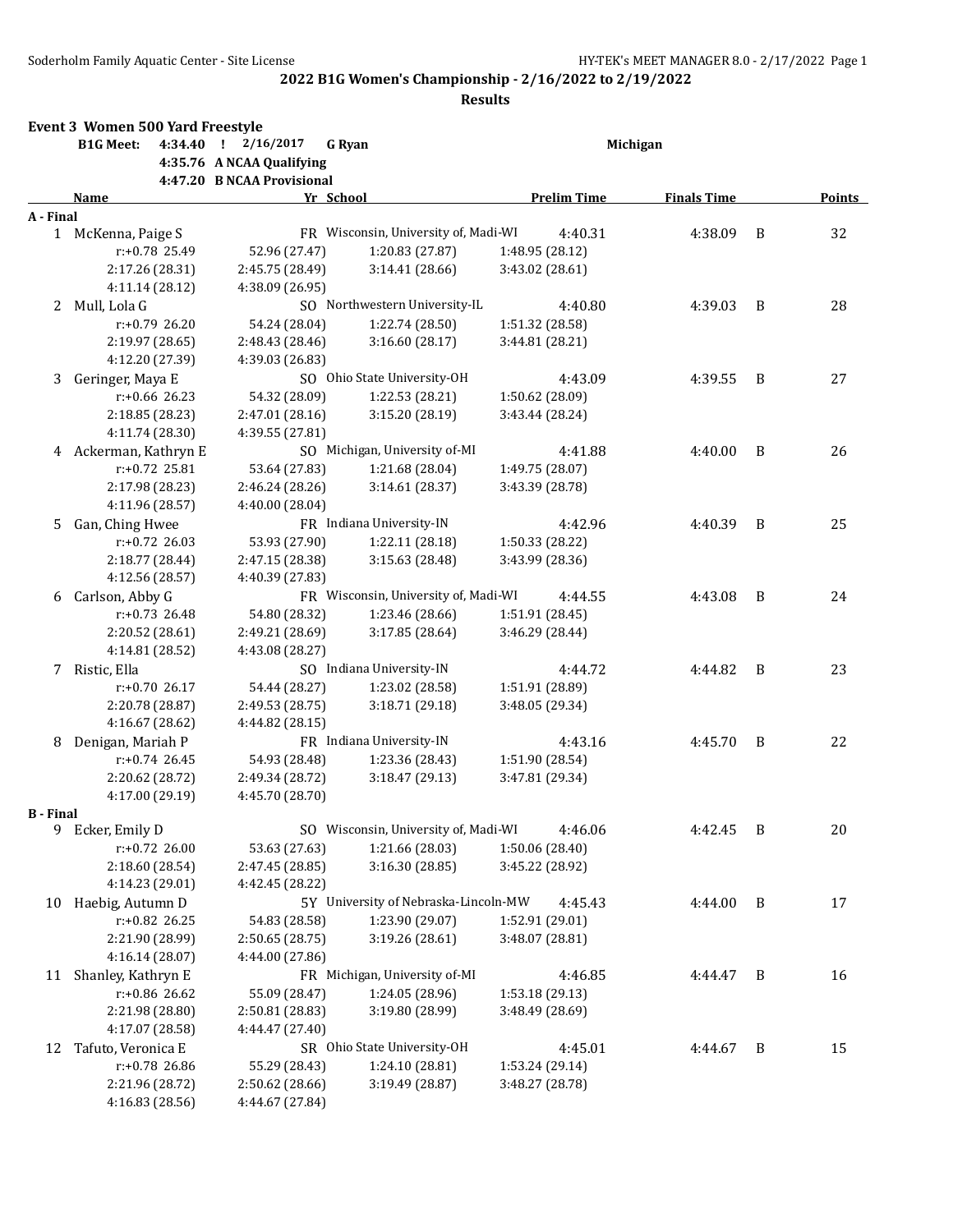|           | B - Final  (Event 3 Women 500 Yard Freestyle) |                 |                                      |                    |                    |   |                  |
|-----------|-----------------------------------------------|-----------------|--------------------------------------|--------------------|--------------------|---|------------------|
|           | <b>Name</b>                                   | Yr School       |                                      | <b>Prelim Time</b> | <b>Finals Time</b> |   | <b>Points</b>    |
| 13        | Strouse, Ashley P                             |                 | FR Northwestern University-IL        | 4:46.97            | 4:44.95            | B | 14               |
|           | r:+0.76 26.36                                 | 55.03 (28.67)   | 1:23.98 (28.95)                      | 1:53.23 (29.25)    |                    |   |                  |
|           | 2:22.35 (29.12)                               | 2:51.37 (29.02) | 3:19.94 (28.57)                      | 3:48.79 (28.85)    |                    |   |                  |
|           | 4:17.39 (28.60)                               | 4:44.95 (27.56) |                                      |                    |                    |   |                  |
|           | 14 Woodbury, Gwenyth M                        |                 | FR Ohio State University-OH          | 4:46.69            | 4:45.05            | B | 13               |
|           | r:+0.80 26.80                                 | 55.47 (28.67)   | 1:24.31 (28.84)                      | 1:53.42 (29.11)    |                    |   |                  |
|           | 2:22.32 (28.90)                               | 2:50.97 (28.65) | 3:19.96 (28.99)                      | 3:49.02 (29.06)    |                    |   |                  |
|           | 4:17.66 (28.64)                               | 4:45.05 (27.39) |                                      |                    |                    |   |                  |
| 15        | Sims, Kaitlynn S                              |                 | JR Michigan, University of-MI        | 4:47.43            | 4:48.69            |   | 12               |
|           | r:+0.80 26.51                                 | 55.39 (28.88)   | 1:24.58 (29.19)                      | 1:53.66 (29.08)    |                    |   |                  |
|           | 2:22.71 (29.05)                               | 2:51.65 (28.94) | 3:20.79 (29.14)                      | 3:50.13 (29.34)    |                    |   |                  |
|           | 4:19.62 (29.49)                               | 4:48.69 (29.07) |                                      |                    |                    |   |                  |
| 16        | Sullivan, Katherine A                         |                 | SR University of Minnesota-MN        | 4:47.37            | 4:49.76            |   | 11               |
|           | $r: +0.73$ 26.61                              | 55.43 (28.82)   | 1:24.65 (29.22)                      | 1:54.04 (29.39)    |                    |   |                  |
|           | 2:23.34 (29.30)                               | 2:52.37 (29.03) | 3:21.56 (29.19)                      | 3:50.99 (29.43)    |                    |   |                  |
|           | 4:20.54 (29.55)                               | 4:49.76 (29.22) |                                      |                    |                    |   |                  |
| C - Final |                                               |                 |                                      |                    |                    |   |                  |
|           | 17 Wallace, Maggie M                          |                 | SR Indiana University-IN             | 4:48.02            | 4:45.31            | B | 9                |
|           | $r: +0.79$ 26.85                              | 55.68 (28.83)   | 1:24.72 (29.04)                      | 1:53.74 (29.02)    |                    |   |                  |
|           | 2:22.66 (28.92)                               | 2:51.33 (28.67) | 3:20.22 (28.89)                      | 3:49.21 (28.99)    |                    |   |                  |
|           | 4:18.27 (29.06)                               | 4:45.31 (27.04) |                                      |                    |                    |   |                  |
| 18        | Braun, Elle B                                 |                 | SO Wisconsin, University of, Madi-WI | 4:50.03            | 4:45.49            | B | 7                |
|           | $r: +0.83$ 26.54                              | 55.03 (28.49)   | 1:23.97 (28.94)                      | 1:52.83 (28.86)    |                    |   |                  |
|           | 2:21.96 (29.13)                               | 2:51.19 (29.23) | 3:20.36(29.17)                       | 3:49.44 (29.08)    |                    |   |                  |
|           | 4:18.58 (29.14)                               | 4:45.49 (26.91) |                                      |                    |                    |   |                  |
|           | 19 Rankin, Mia T                              |                 | FR Ohio State University-OH          | 4:49.96            | 4:47.19            | B | 6                |
|           | r:+0.79 26.70                                 | 55.30 (28.60)   | 1:23.94 (28.64)                      | 1:52.62 (28.68)    |                    |   |                  |
|           | 2:21.39 (28.77)                               | 2:50.42 (29.03) | 3:19.52 (29.10)                      | 3:49.16 (29.64)    |                    |   |                  |
|           | 4:18.65 (29.49)                               | 4:47.19 (28.54) |                                      |                    |                    |   |                  |
|           | 20 Larson, Ally D                             |                 | JR Northwestern University-IL        | 4:48.00            | 4:47.83            |   | 5                |
|           | $r: +0.80$ 26.11                              | 54.66 (28.55)   | 1:23.68 (29.02)                      | 1:52.74 (29.06)    |                    |   |                  |
|           | 2:22.00 (29.26)                               | 2:51.12 (29.12) | 3:20.20 (29.08)                      | 3:49.81 (29.61)    |                    |   |                  |
|           | 4:19.41 (29.60)                               | 4:47.83 (28.42) |                                      |                    |                    |   |                  |
|           | 21 Lindorfer, Alivia B                        |                 | JR Wisconsin, University of, Madi-WI | 4:51.14            | 4:48.23            |   | 4                |
|           | $r: +0.73$ 26.66                              | 55.18 (28.52)   | 1:24.36 (29.18)                      | 1:53.35 (28.99)    |                    |   |                  |
|           | 2:22.67 (29.32)                               | 2:51.70 (29.03) | 3:21.01 (29.31)                      | 3:50.40 (29.39)    |                    |   |                  |
|           | 4:19.63 (29.23)                               | 4:48.23 (28.60) |                                      |                    |                    |   |                  |
|           | 22 Murtagh, Madison                           |                 | SR Pennsylvania State University-MA  | 4:47.91            | 4:48.35            |   | 3                |
|           | r:+0.77 26.59                                 | 55.32 (28.73)   | 1:24.27 (28.95)                      | 1:53.49 (29.22)    |                    |   |                  |
|           | 2:22.73 (29.24)                               | 2:51.97 (29.24) | 3:21.26 (29.29)                      | 3:50.60 (29.34)    |                    |   |                  |
|           | 4:20.01 (29.41)                               | 4:48.35 (28.34) |                                      |                    |                    |   |                  |
| 23        | Rosenthal, Molly M                            |                 | JR University of Nebraska-Lincoln-MW | 4:51.01            | 4:50.73            |   | $\boldsymbol{2}$ |
|           | r:+0.82 27.36                                 | 56.80 (29.44)   | 1:26.11 (29.31)                      | 1:55.42 (29.31)    |                    |   |                  |
|           | 2:24.72 (29.30)                               | 2:54.08 (29.36) | 3:23.41 (29.33)                      | 3:52.88 (29.47)    |                    |   |                  |
|           | 4:22.08 (29.20)                               | 4:50.73 (28.65) |                                      |                    |                    |   |                  |
|           | 24 Kilgallon, Abigail L                       |                 | SR University of Minnesota-MN        | 4:50.94            | 4:54.33            |   | $\mathbf{1}$     |
|           | r:+0.74 26.37                                 | 54.90 (28.53)   | 1:24.11 (29.21)                      | 1:53.72 (29.61)    |                    |   |                  |
|           | 2:23.45 (29.73)                               | 2:53.45 (30.00) | 3:23.61(30.16)                       | 3:53.98 (30.37)    |                    |   |                  |
|           | 4:24.28 (30.30)                               | 4:54.33 (30.05) |                                      |                    |                    |   |                  |
|           |                                               |                 |                                      |                    |                    |   |                  |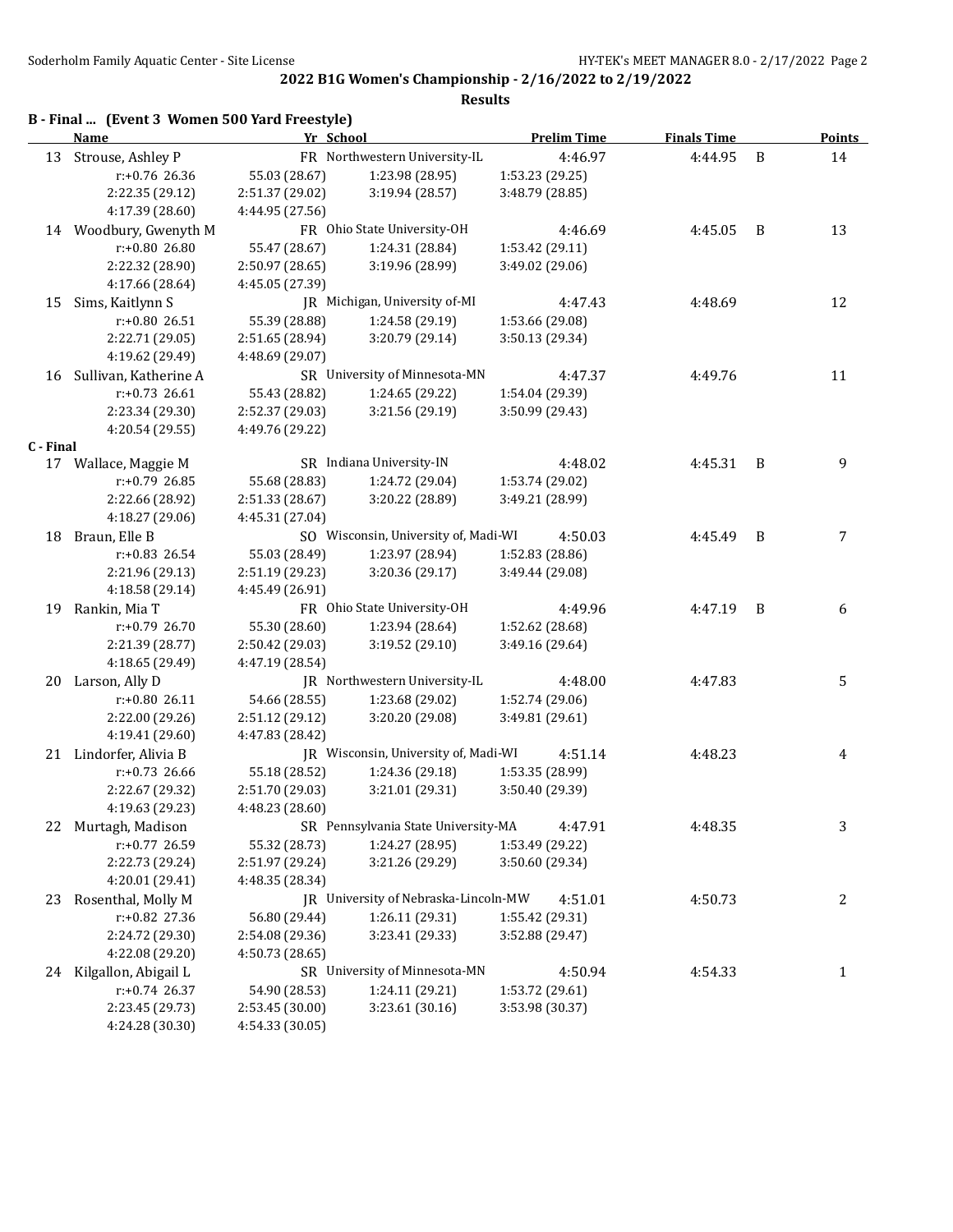**Results**

# **Event 4 Women 200 Yard IM**

|                       | <b>B1G Meet:</b>                       | $1:51.66$ ! $2/20/2020$<br><b>Elizabeth D Nelson</b>  |                            | Wisconsin          |   |               |
|-----------------------|----------------------------------------|-------------------------------------------------------|----------------------------|--------------------|---|---------------|
|                       |                                        | 1:53.66 A NCAA Qualifying                             |                            |                    |   |               |
|                       |                                        | 1:59.94 B NCAA Provisional                            |                            |                    |   |               |
|                       | Name                                   | Yr School                                             | <b>Prelim Time</b>         | <b>Finals Time</b> |   | <b>Points</b> |
| A - Final             |                                        |                                                       |                            |                    |   |               |
|                       | 1 Romano, Kristen E                    | 5Y Ohio State University-OH                           | 1:55.93                    | 1:54.43            | B | 32            |
|                       | r:+0.76 24.76                          | 52.78 (28.02)<br>1:26.41 (33.63)                      | 1:54.43 (28.02)            |                    |   |               |
|                       | 2 Van Berkom, Megan M<br>r:+0.71 24.86 | SO University of Minnesota-MN                         | 1:55.87                    | 1:54.92            | B | 28            |
|                       |                                        | 53.97 (29.11)<br>1:27.51 (33.54)                      | 1:54.92 (27.41)            |                    |   |               |
| 3                     | Bacon, Phoebe M                        | SO Wisconsin, University of, Madi-WI<br>53.72 (28.80) | 1:56.41                    | 1:55.64            | B | 27            |
|                       | r:+0.75 24.92                          | 1:27.81 (34.09)                                       | 1:55.64 (27.83)<br>1:56.72 |                    |   |               |
|                       | 4 Looze, Mackenzie K                   | SR Indiana University-IN<br>54.74 (29.34)             |                            | 1:55.68            | B | 26            |
|                       | $r: +0.73$ 25.40                       | 1:27.47 (32.73)                                       | 1:55.68 (28.21)            |                    |   |               |
| 5                     | Peplowski, Noelle C                    | SR Indiana University-IN                              | 1:55.96                    | 1:55.88            | B | 25            |
|                       | r:+0.81 25.89                          | 55.24 (29.35)<br>1:28.03 (32.79)                      | 1:55.88 (27.85)            |                    |   |               |
| 6                     | Silvestri, Jenna A                     | SR Wisconsin, University of, Madi-WI                  | 1:57.04                    | 1:56.65            | B | 24            |
|                       | $r: +0.71$ 25.74                       | 54.89 (29.15)<br>1:27.86 (32.97)                      | 1:56.65 (28.79)            |                    |   |               |
| 7.                    | Kwan, Victoria                         | SR Michigan, University of-MI                         | 1:57.30                    | 1:56.80            | B | 23            |
|                       | r:+0.72 25.50                          | 54.93 (29.43)<br>1:29.37 (34.44)                      | 1:56.80 (27.43)            |                    |   |               |
| 8                     | Carter, Olivia G                       | SR Michigan, University of-MI                         | 1:56.07                    | 1:57.24            | B | 22            |
|                       | r:+0.68 24.89                          | 53.87 (28.98)<br>1:29.65 (35.78)                      | 1:57.24 (27.59)            |                    |   |               |
| <b>B</b> - Final<br>9 | Sim, Letitia                           | FR Michigan, University of-MI                         | 1:57.76                    | 1:56.31            | B | 20            |
|                       | $r: +0.71$ 24.63                       | 1:27.62 (33.98)<br>53.64 (29.01)                      | 1:56.31 (28.69)            |                    |   |               |
| 10                    | Jump, Mallory K                        | JR Wisconsin, University of, Madi-WI                  | 1:58.77                    | 1:57.00            | B | 17            |
|                       | $r: +0.77$ 25.00                       | 53.96 (28.96)<br>1:27.84 (33.88)                      | 1:57.00 (29.16)            |                    |   |               |
| 11                    | Trace, Katherine L                     | 5Y Ohio State University-OH                           | 1:58.07                    | 1:57.06            | B | 16            |
|                       | $r: +0.75$ 25.37                       | 1:29.66 (35.18)<br>54.48 (29.11)                      | 1:57.06 (27.40)            |                    |   |               |
|                       | 12 Vovk, Tara                          | SR Northwestern University-IL                         | 1:58.12                    | 1:57.49            | B | 15            |
|                       | $r: +0.72$ 25.31                       | 1:29.44 (33.38)<br>56.06 (30.75)                      | 1:57.49 (28.05)            |                    |   |               |
|                       | 13 Panitz, Josephine H                 | JR Ohio State University-OH                           | 1:57.46                    | 1:58.34            | B | 14            |
|                       | r:+0.76 25.93                          | 56.58 (30.65)<br>1:29.81 (33.23)                      | 1:58.34 (28.53)            |                    |   |               |
|                       | 14 Hall, Paige E                       | FR Ohio State University-OH                           | 1:58.86                    | 1:58.71            | B | 13            |
|                       | $r: +0.71$ 26.14                       | 54.77 (28.63)<br>1:30.65 (35.88)                      | 1:58.71 (28.06)            |                    |   |               |
| 15                    | McClintock, Katie M                    | FR Wisconsin, University of, Madi-WI                  | 1:58.81                    | 1:58.90            | B | 12            |
|                       | $r: +0.75$ 26.10                       | 55.39 (29.29)<br>1:29.91 (34.52)                      | 1:58.90 (28.99)            |                    |   |               |
| 16                    | McGinty, Jordan N                      | JR University of Minnesota-MN                         | 1:58.83                    | 1:59.11            | B | 11            |
|                       | $r: +0.69$ 25.11                       | 54.38 (29.27)<br>1:30.20 (35.82)                      | 1:59.11 (28.91)            |                    |   |               |
| C - Final             |                                        |                                                       |                            |                    |   |               |
|                       | 17 Brunzell, Hannah                    | IR Northwestern University-IL                         | 1:59.33                    | 1:58.59            | B | 9             |
|                       | $r: +0.77$ 26.07                       | 55.70 (29.63)<br>1:28.82 (33.12)                      | 1:58.59 (29.77)            |                    |   |               |
| 18                    | Donan, Claire E                        | SO Michigan, University of-MI                         | 1:59.93                    | 1:58.63            | B | 7             |
|                       | $r: +0.68$ 26.22                       | 55.72 (29.50)<br>1:30.17 (34.45)                      | 1:58.63 (28.46)            |                    |   |               |
| 19                    | Sommerstad, Kyra A                     | SO Ohio State University-OH                           | 2:00.46                    | 1:59.26            | B | 6             |
|                       | $r: +0.86$ 25.62                       | 1:31.01 (35.85)<br>55.16 (29.54)                      | 1:59.26 (28.25)            |                    |   |               |
|                       | 20 Freed, Anna K                       | SO Indiana University-IN                              | 2:00.33                    | 1:59.81            | B | 5             |
|                       | $r: +0.73$ 25.73                       | 1:31.50 (36.93)<br>54.57 (28.84)                      | 1:59.81 (28.31)            |                    |   |               |
| 21                    | McCarthy, Kelli J                      | SR University of Minnesota-MN                         | 1:59.40                    | 1:59.89            | B | 4             |
|                       | $r: +0.80$ 26.56                       | 1:31.57 (34.45)<br>57.12 (30.56)                      | 1:59.89 (28.32)            |                    |   |               |
| 22                    | Minic, Catherine                       | FR Indiana University-IN                              | 2:01.44                    | 2:00.64            |   | 3             |
|                       | $r: +0.74$ 26.23                       | 56.69 (30.46)<br>1:32.11 (35.42)                      | 2:00.64 (28.53)            |                    |   |               |
| 23                    | Butler, Rachel E                       | JR University of Minnesota-MN                         | 2:00.08                    | 2:00.81            |   | 2             |
|                       | r:+0.78 27.28                          | 57.16 (29.88)<br>1:32.32 (35.16)                      | 2:00.81 (28.49)            |                    |   |               |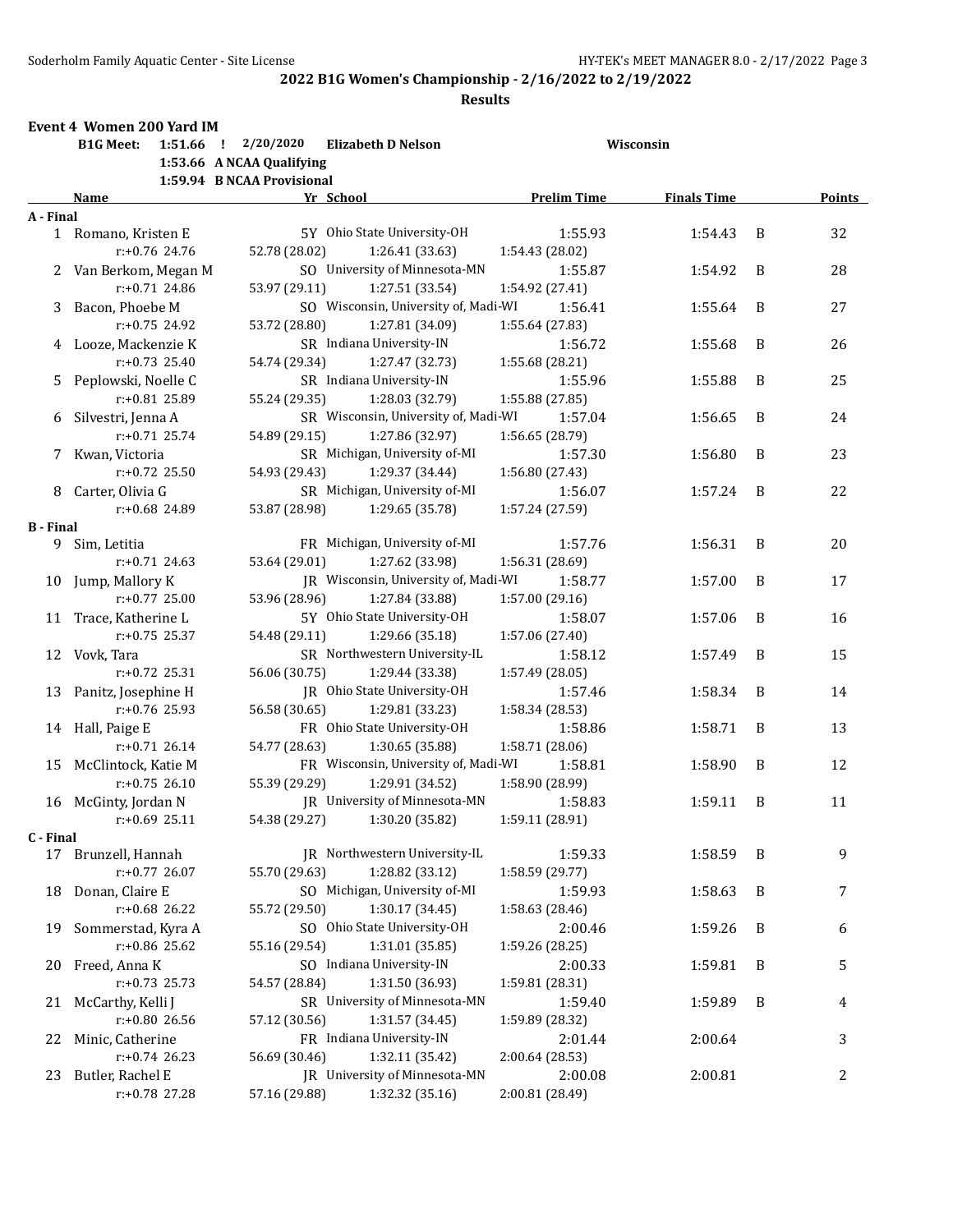|                  | C - Final  (Event 4 Women 200 Yard IM)<br>Name | Yr School                            | <b>Prelim Time</b> | <b>Finals Time</b> |   | <b>Points</b> |
|------------------|------------------------------------------------|--------------------------------------|--------------------|--------------------|---|---------------|
|                  | 24 Venter, Mariella G                          | JR Michigan, University of-MI        | 2:01.39            | 2:01.95            |   | 1             |
|                  | $r: +0.78$ 26.74                               | 56.06 (29.32)<br>1:31.73 (35.67)     | 2:01.95 (30.22)    |                    |   |               |
|                  | Event 5 Women 50 Yard Freestyle                |                                      |                    |                    |   |               |
|                  | <b>B1G Meet:</b>                               | 21.28 ! 2/15/2018<br>Zhesi Li        |                    | <b>Ohio State</b>  |   |               |
|                  |                                                | 21.66 A NCAA Qualifying              |                    |                    |   |               |
|                  |                                                | 22.76 B NCAA Provisional             |                    |                    |   |               |
|                  | Name                                           | Yr School                            | <b>Prelim Time</b> | <b>Finals Time</b> |   | Points        |
| A - Final        |                                                |                                      |                    |                    |   |               |
|                  | 1 MacNeil, Margaret J                          | SR Michigan, University of-MI        | 21.60              | 21.32              | A | 32            |
|                  | $r: +0.64$ 10.39                               | 21.32 (10.93)                        |                    |                    |   |               |
|                  | 2 Fulmer, Amy A                                | JR Ohio State University-OH          | 21.89              | 21.71              | B | 28            |
|                  | $r: +0.72$ 10.65                               | 21.71 (11.06)                        |                    |                    |   |               |
| 3                | Nocentini, Jasmine                             | SO Northwestern University-IL        | 21.80              | 21.78              | B | 27            |
|                  | $r: +0.71$ 10.49                               | 21.78 (11.29)                        |                    |                    |   |               |
|                  | 4 Flynn, Lindsay E                             | FR Michigan, University of-MI        | 22.05              | 21.94              | B | 26            |
|                  | $r: +0.68$ 10.73                               | 21.94 (11.21)                        |                    |                    |   |               |
| 5.               | Zenick, Katherine B                            | SO Ohio State University-OH          | 22.05              | 21.96              | B | 25            |
|                  | $r: +0.69$ 10.58                               | 21.96 (11.38)                        |                    |                    |   |               |
|                  | 6 Hosack, Lillie A                             | SR Wisconsin, University of, Madi-WI | 22.15              | 22.00              | B | 24            |
|                  | $r: +0.72$ 10.85                               | 22.00 (11.15)                        |                    |                    |   |               |
|                  | 7 Smith, Madeline R                            | SR Northwestern University-IL        | 22.23              | 22.17              | B | 23            |
|                  | $r: +0.69$ 10.71                               | 22.17 (11.46)                        |                    |                    |   |               |
| 8                | Newman, Claire E                               | SO Michigan, University of-MI        | 22.17              | 22.24              | B | 22            |
|                  | $r: +0.64$ 10.68                               | 22.24 (11.56)                        |                    |                    |   |               |
| <b>B</b> - Final |                                                |                                      |                    |                    |   |               |
|                  | 9 Cornish, Hannah                              | FR University of Minnesota-MN        | 22.26              | 22.19              | B | 20            |
|                  | r:+0.69 10.80                                  | 22.19 (11.39)                        |                    |                    |   |               |
|                  | 10 Crane, Emily G                              | SR Ohio State University-OH          | 22.43              | 22.21              | B | 17            |
|                  | $r: +0.70$ 10.66                               | 22.21 (11.55)                        |                    |                    |   |               |
|                  | 11 Ivan, Teresa                                | FR Ohio State University-OH          | 22.30              | 22.23              | B | 16            |
|                  | $r: +0.70$ 10.85                               | 22.23 (11.38)                        |                    |                    |   |               |
| 12               | Fiske, Sophie A                                | FR Wisconsin, University of, Madi-WI | 22.31              | 22.37              | B | 15            |
|                  | $r: +0.74$ 10.91                               | 22.37 (11.46)                        |                    |                    |   |               |
|                  | 13 Summit, Maggie F                            | JR University of Minnesota-MN        | 22.37              | 22.45              | B | 14            |
|                  | $r: +0.70$ 11.01                               | 22.45 (11.44)                        |                    |                    |   |               |
|                  | 14 Bennin, Grace R                             | JR University of Minnesota-MN        | 22.40              | 22.46              | B | 13            |
|                  | r:+0.65 10.89                                  | 22.46 (11.57)                        |                    |                    |   |               |
|                  | 15 Jack, Olivia G                              | SR Pennsylvania State University-MA  | 22.60              | 22.49              | B | 12            |
|                  | r:+0.61 10.86                                  | 22.49 (11.63)                        |                    |                    |   |               |
|                  | 16 Palmer, Alana I                             | SR Wisconsin, University of, Madi-WI | 22.60              | 22.67              | B | 11            |
|                  | r:+0.69 10.99                                  | 22.67 (11.68)                        |                    |                    |   |               |
| C - Final        | 17 Lobova, Sofia                               | FR Rutgers University-NJ             | 22.65              | 22.30              | B | 9             |
|                  | r:+0.73 10.86                                  | 22.30 (11.44)                        |                    |                    |   |               |
| 18               | Bloomer, Olivia B                              | SR University of Minnesota-MN        | 22.63              | 22.48              | B | 7             |
|                  | r:+0.71 10.94                                  | 22.48 (11.54)                        |                    |                    |   |               |
| 19               | Turak, Ashley N                                | JR Indiana University-IN             | 22.66              | 22.58              | B | 6             |
|                  | r:+0.71 10.95                                  | 22.58 (11.63)                        |                    |                    |   |               |
| 20               | Russo, Catherine C                             | SO Ohio State University-OH          | 22.70              | 22.60              | B | 5             |
|                  | r:+0.64 10.90                                  | 22.60 (11.70)                        |                    |                    |   |               |
|                  | *21 Kan, Cheuk                                 | FR Michigan, University of-MI        | 22.70              | 22.63              | B | 3.50          |
|                  | r:+0.72 10.90                                  | 22.63 (11.73)                        |                    |                    |   |               |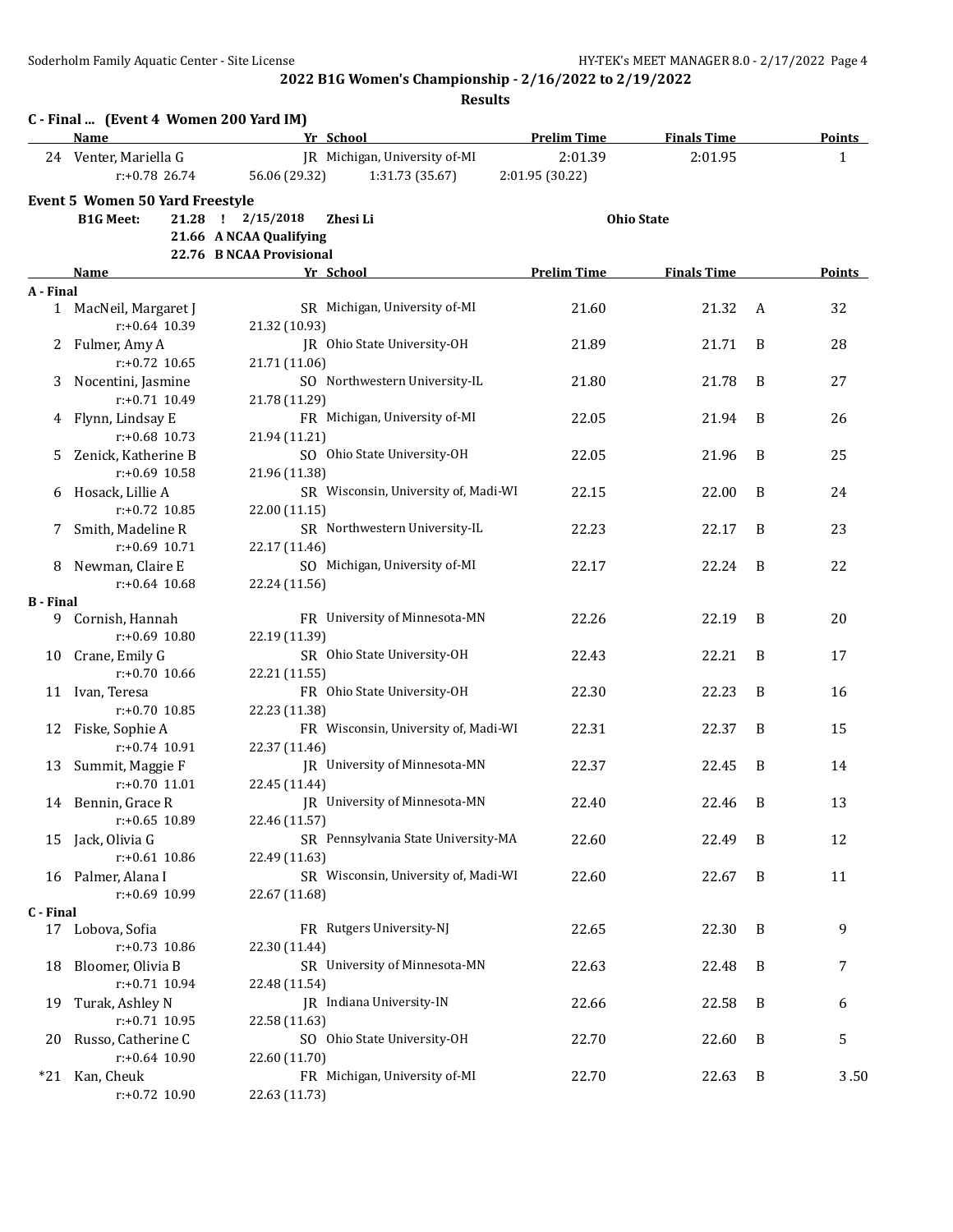**Results**

|       | C - Final  (Event 5 Women 50 Yard Freestyle) |                                     |                    |                    |               |
|-------|----------------------------------------------|-------------------------------------|--------------------|--------------------|---------------|
|       | <b>Name</b>                                  | Yr School                           | <b>Prelim Time</b> | <b>Finals Time</b> | <b>Points</b> |
| $*21$ | Chichaikina, Sofia                           | <b>IR</b> Rutgers University-NJ     | 22.65              | 22.63<br>B         | 3.50          |
|       | $r: +0.72$ 11.06                             | 22.63 (11.57)                       |                    |                    |               |
| 23    | Amdor, Abigail M                             | IR Pennsylvania State University-MA | 22.61              | 22.85              |               |
|       | $r: +0.75$ 11.06                             | 22.85 (11.79)                       |                    |                    |               |
| 24    | Stanford, Catherine M                        | SO Pennsylvania State University-MA | 22.79              | 22.89              |               |
|       | $r: +0.69$ 11.15                             | 22.89 (11.74)                       |                    |                    |               |

#### **Event 6 Women 1 mtr Diving**

|                  | <b>B1G Meet:</b><br>370.30 | 2011                     | Kelci Bryant                      | Minnesota           |                     |               |  |
|------------------|----------------------------|--------------------------|-----------------------------------|---------------------|---------------------|---------------|--|
|                  |                            | 265.00 A NCAA Qualifying |                                   |                     |                     |               |  |
|                  | Name                       |                          | Yr School                         | <b>Prelim Score</b> | <b>Finals Score</b> | <b>Points</b> |  |
| A - Final        |                            |                          |                                   |                     |                     |               |  |
| 1                | Bacon, Sarah               | SR                       | University of Minnesota-MN        | 329.30              | 376.10! A           | 32            |  |
| 2                | Hayden, Kristen            | <b>SR</b>                | Indiana University-IN             | 306.95              | 330.65              | 28<br>A       |  |
| 3                | Zhu, Joy                   | SR                       | University of Minnesota-MN        | 308.35              | 327.40              | 27<br>A       |  |
| 4                | Gilliland, Tarrin          | SO.                      | Indiana University-IN             | 285.55              | 324.25              | 26<br>A       |  |
| 5                | Fowler, Anne               | SO.                      | Indiana University-IN             | 304.40              | 313.00              | 25<br>A       |  |
| 6                | Knapton, Abigail           | <b>SR</b>                | Rutgers University-NJ             | 286.10              | 311.00              | 24<br>A       |  |
|                  | Pfeiffer, Emily            | <b>SR</b>                | Purdue University-IN              | 294.10              | 310.05              | 23<br>A       |  |
| 8                | Klein, Allie               | <b>SR</b>                | Michigan, University of-MI        | 276.75              | 306.50              | 22<br>A       |  |
| <b>B</b> - Final |                            |                          |                                   |                     |                     |               |  |
| 9                | McAfee, Sophia             | FR                       | Purdue University-IN              | 263.90              | 292.95              | 20<br>A       |  |
| 10               | Carter, Megan              | FR.                      | Indiana University-IN             | 276.40              | 276.25              | 17<br>A       |  |
| 11               | Hopkins, Markie            | IR                       | Northwestern University-IL        | 264.50              | 272.65              | 16<br>A       |  |
| 12               | Sonnenberg, Jenna          | SO.                      | Purdue University-IN              | 272.20              | 270.30              | 15<br>A       |  |
| 13               | Troyer, Sara               | SR                       | University of Nebraska-Lincoln-MW | 271.05              | 263.75              | 14            |  |
| 14               | Roman, Hallie              | <b>SR</b>                | University of Nebraska-Lincoln-MW | 258.75              | 263.05              | 13            |  |
| 15               | Douglass, Jenna            | SR                       | Rutgers University-NJ             | 256.90              | 244.65              | 12            |  |
| 16               | Carter, Taylor             | SR                       | Indiana University-IN             | 261.80              | 209.15              | 11            |  |
|                  |                            |                          |                                   |                     |                     |               |  |

#### **Event 7 Women 400 Yard Medley Relay**

**B1G Meet: 3:26.60 ! 2/21/2019 Indiana University**

**M Scott, L King, C Jensen, S Koontz**

#### **3:31.66 A NCAA Qualifying 3:33.78 B NCAA Provisional**

|    | Team                             | Relav           |                               | <b>Seed Time</b>                                             | <b>Finals Time</b>           |   | Points |
|----|----------------------------------|-----------------|-------------------------------|--------------------------------------------------------------|------------------------------|---|--------|
|    | 1 Ohio State University-OH       | A               |                               | 3:29.76                                                      | 3:26.35! A                   |   | 64     |
|    | 1) Crane, Emily G SR             |                 | 2) r:0.17 Bach, Hannah JR     | 3) r:0.33 Zenick, Katherine SO                               | 4) r:0.08 Fulmer, Amy JR     |   |        |
|    | $r: +0.61$ 24.71                 | 51.79 (51.79)   | 1:17.99 (26.20)               | 1:48.86 (57.07)                                              |                              |   |        |
|    | 2:12.13(23.27)                   | 2:39.79 (50.93) | 3:01.62 (21.83)               | 3:26.35(46.56)                                               |                              |   |        |
|    | Michigan, University of-MI       | A               |                               | 3:27.22                                                      | 3:27.73                      | A | 56     |
|    | 1) MacNeil, Margaret J SR        |                 | 2) r:0.42 Sim, Letitia FR     | 3) r:0.25 Carter, Olivia SR                                  | 4) r:0.20 Flynn, Lindsay FR  |   |        |
|    | $r: +0.53$ 24.27                 | 50.58 (50.58)   | 1:18.14(27.56)                | 1:49.54 (58.96)                                              |                              |   |        |
|    | 2:13.19 (23.65)                  | 2:40.66(51.12)  | 3:02.84 (22.18)               | 3:27.73 (47.07)                                              |                              |   |        |
| 3. | Northwestern University-IL       | A               |                               | 3:32.81                                                      | 3:29.47                      | A | 54     |
|    | 1) Lepisova, Emma JR             |                 | 2) r:0.16 Angus, Sophie SR    | 3) r:0.43 Guevara, Miriam SR                                 | 4) r:0.22 Smith, Madeline SR |   |        |
|    | $r: +1.05$ 25.57                 | 52.77 (52.77)   | 1:19.61 (26.84)               | 1:50.40(57.63)                                               |                              |   |        |
|    | 2:14.09(23.69)                   | 2:41.78 (51.38) | 3:04.32(22.54)                | 3:29.47 (47.69)                                              |                              |   |        |
| 4  | Wisconsin, University of, Madi-W | A               |                               | 3:33.72                                                      | 3:30.66                      | А | 52     |
|    | 1) Bacon, Phoebe M SO            |                 | 2) r:0.23 Silvestri, Jenna SR | 3) r:0.39 McConagha, Mackenzie Fl4) r:0.02 Hosack, Lillie SR |                              |   |        |
|    | $r: +0.60$ 25.25                 | 52.15 (52.15)   | 1:19.70(27.55)                | 1:51.59 (59.44)                                              |                              |   |        |
|    | 2:15.18 (23.59)                  | 2:43.42 (51.83) | 3:05.66 (22.24)               | 3:30.66 (47.24)                                              |                              |   |        |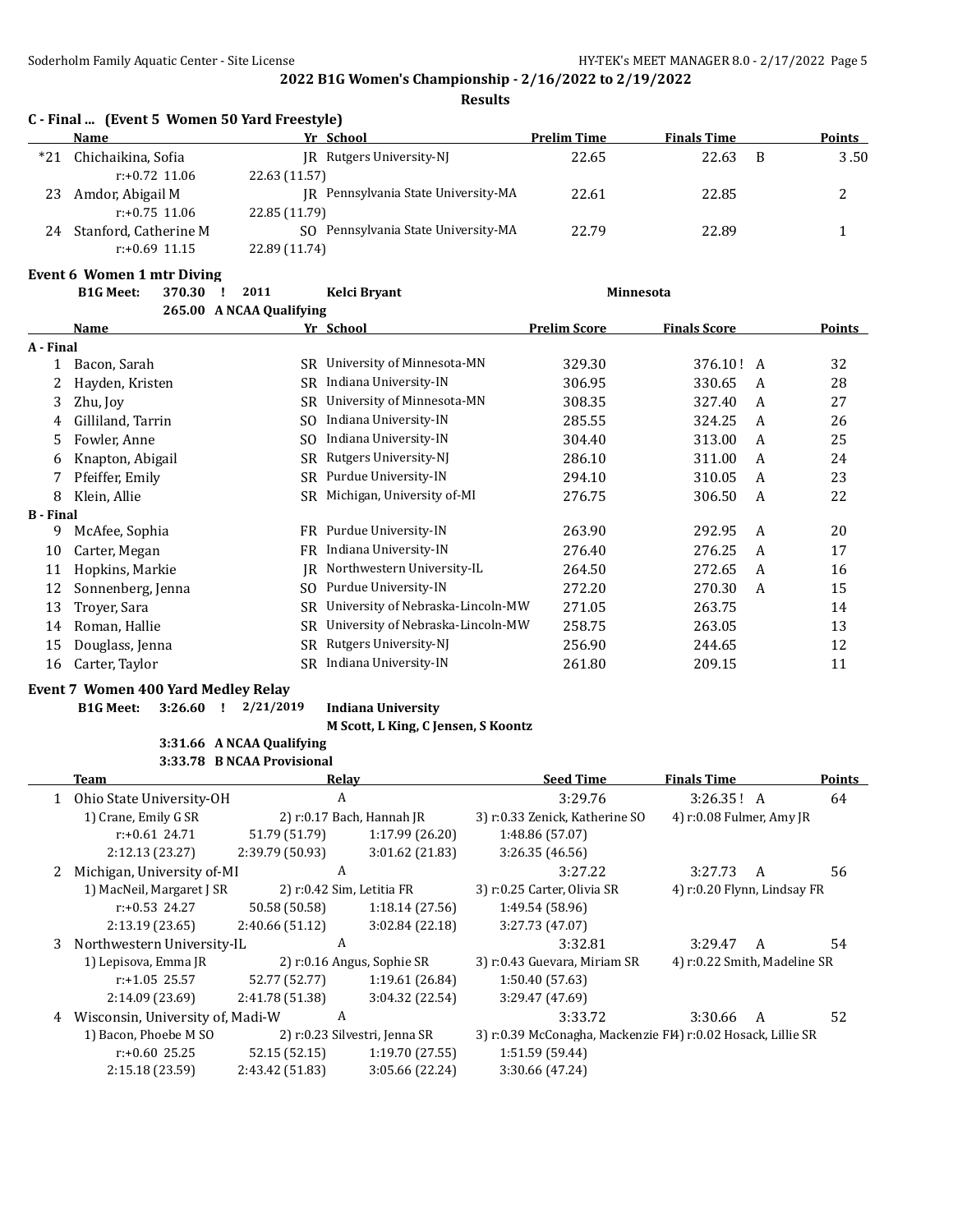|    | <b>Team</b>                                   |                            | <b>Relay</b>                     | <b>Seed Time</b>                                               | <b>Finals Time</b>              | <b>Points</b> |
|----|-----------------------------------------------|----------------------------|----------------------------------|----------------------------------------------------------------|---------------------------------|---------------|
| 5. | University of Minnesota-MN                    |                            | A                                | 3:35.99                                                        | 3:33.34<br>B                    | 50            |
|    | 1) Cook, Emily N 5Y                           |                            | 2) r:0.31 Bennin, Grace JR       | 3) r:0.16 Van Berkom, Megan SO 4) r:0.26 Cornish, Hannah FR    |                                 |               |
|    | r:+0.57 25.22                                 | 52.60 (52.60)              | 1:20.40 (27.80)                  | 1:52.66 (1:00.06)                                              |                                 |               |
|    | 2:16.87 (24.21)                               | 2:44.81 (52.15)            | 3:07.89 (23.08)                  | 3:33.34 (48.53)                                                |                                 |               |
| 6  | Pennsylvania State University-M/              |                            | A                                | 3:38.79                                                        | 3:33.47<br>B                    | 48            |
|    | 1) Schobel, Marie C SR                        |                            | 2) r:0.11 Jack, Olivia SR        | 3) r:0.28 Ledwith, Madison SR                                  | 4) r:0.16 Amdor, Abigail JR     |               |
|    | $r: +0.53$ 25.15                              | 52.25 (52.25)              | 1:19.56 (27.31)                  | 1:52.26 (1:00.01)                                              |                                 |               |
|    | 2:16.71 (24.45)                               | 2:44.80 (52.54)            | 3:07.80 (23.00)                  | 3:33.47 (48.67)                                                |                                 |               |
| 7  | Indiana University-IN                         |                            | A                                | 3:33.41                                                        | 3:34.01                         | 46            |
|    | 1) McKenna, Kacey S FR                        |                            | 2) r:0.36 Peplowski, Noelle SR   | 3) r:0.21 Broshears, Elizabeth SO 4) r:0.16 Peplowski, Anna FR |                                 |               |
|    | $r: +0.49$ 25.51                              | 53.45 (53.45)              | 1:20.62 (27.17)                  | 1:52.14 (58.69)                                                |                                 |               |
|    | 2:16.22 (24.08)                               | 2:45.93 (53.79)            | 3:08.48 (22.55)                  | 3:34.01 (48.08)                                                |                                 |               |
| 8  | Rutgers University-NJ                         |                            | A                                | 3:39.95                                                        | 3:36.37                         | 44            |
|    | 1) Scarabelli, Alice SR                       |                            | 2) r:0.45 Celik, Tina SO         | 3) r:0.30 Lobova, Sofia FR                                     | 4) r:0.35 Chichaikina, Sofia JR |               |
|    | r:+0.58 25.97                                 | 53.29 (53.29)              | 1:21.85 (28.56)                  | 1:55.09 (1:01.80)                                              |                                 |               |
|    | 2:18.73 (23.64)                               | 2:47.72 (52.63)            | 3:10.60 (22.88)                  | 3:36.37 (48.65)                                                |                                 |               |
| 9  | University of Nebraska-Lincoln-M              |                            | A                                | 3:41.46                                                        | 3:37.08                         | 40            |
|    | 1) Ronquillio, Madesyn P SR                   |                            | 2) r:0.43 Stein, Ella SO         | 3) r:0.42 Kucera, Alexa SO                                     | 4) r:0.36 Haebig, Autumn 5Y     |               |
|    | r:+0.88 26.25                                 | 54.10 (54.10)              | 1:22.21 (28.11)                  | 1:54.71 (1:00.61)                                              |                                 |               |
|    | 2:19.61 (24.90)                               | 2:48.48 (53.77)            | 3:11.73 (23.25)                  | 3:37.08 (48.60)                                                |                                 |               |
|    | 10 Purdue University-IN                       |                            | A                                | 3:39.55                                                        | 3:39.44                         | 34            |
|    | 1) Harter, Abigail G SO                       |                            | 2) r:0.04 Folcik, Masyn SO       | 3) r:0.17 Turner, Lindsay JR                                   | 4) r:0.23 Hill, Hannah FR       |               |
|    | $r: +0.65$ 26.32                              | 54.91 (54.91)              | 1:22.82 (27.91)                  | 1:55.85 (1:00.94)                                              |                                 |               |
|    | 2:20.82 (24.97)                               | 2:49.91 (54.06)            | 3:12.92 (23.01)                  | 3:39.44 (49.53)                                                |                                 |               |
| 11 | University of Illinois-IL                     |                            | A                                | 3:44.23                                                        | 3:43.60                         | 32            |
|    | 1) Salafatinos, Athena P JR                   |                            | 2) r:0.20 Kale, Divya JR         | 3) r:0.30 Guerra, Isabelle JR                                  | 4) r:0.36 Yetter, Molly FR      |               |
|    | $r: +0.62$ 26.31                              | 55.00 (55.00)              | 1:24.30 (29.30)                  | 1:58.31 (1:03.31)                                              |                                 |               |
|    | 2:23.47 (25.16)                               | 2:52.72 (54.41)            | 3:16.67 (23.95)                  | 3:43.60 (50.88)                                                |                                 |               |
| 12 | Iowa, University of-IA                        |                            | A                                | 3:50.63                                                        | 3:45.85                         | 30            |
|    | 1) Pawloski, Zoe J JR                         |                            | 2) r:0.24 Olesiak, Aleksandra JR | 3) r:0.18 Gilbertson, Kennedy JR 4) r:0.35 Pfeiffer, Anna SO   |                                 |               |
|    | $r: +0.53$ 26.91                              | 56.93 (56.93)              | 1:26.07 (29.14)                  | 1:59.70 (1:02.77)                                              |                                 |               |
|    | 2:24.41 (24.71)                               | 2:53.96 (54.26)            | 3:18.35 (24.39)                  | 3:45.85 (51.89)                                                |                                 |               |
|    | Event 303 Women 500 Yard Freestyle Time Trial |                            |                                  |                                                                |                                 |               |
|    | <b>B1G Meet:</b><br>4:34.40                   | $\frac{1}{2}$ 2/16/2017    | <b>G</b> Ryan                    | Michigan                                                       |                                 |               |
|    |                                               | 4:35.76 A NCAA Qualifying  |                                  |                                                                |                                 |               |
|    |                                               | 4:47.20 B NCAA Provisional |                                  |                                                                |                                 |               |
|    | <b>Name</b>                                   | Yr School                  |                                  | <b>Seed Time</b>                                               | <b>Finals Time</b>              | <b>Points</b> |
|    | - Time Trial                                  |                            |                                  |                                                                |                                 |               |
|    | 1 Gilbert, Liberty R                          |                            | SO Ohio State University-OH      | NT                                                             | 4:48.25                         |               |
|    | r:+0.86 26.69                                 | 55.07 (28.38)              | 1:23.76 (28.69)                  | 1:52.73 (28.97)                                                |                                 |               |
|    | 2:21.91 (29.18)                               | 2:50.66 (28.75)            | 3:19.62 (28.96)                  | 3:48.95 (29.33)                                                |                                 |               |
|    | 4:18.88 (29.93)                               | 4:48.25 (29.37)            |                                  |                                                                |                                 |               |
| 2  | Bauer, Madeleine M                            |                            | JR Michigan, University of-MI    | NT                                                             | 4:49.43                         |               |
|    | $r: +0.76$ 26.23                              | 54.86 (28.63)              | 1:23.90 (29.04)                  | 1:53.11 (29.21)                                                |                                 |               |
|    | 2:22.49 (29.38)                               | 2:52.11 (29.62)            | 3:21.91 (29.80)                  | 3:51.74 (29.83)                                                |                                 |               |
|    | 4:21.29 (29.55)                               | 4:49.43 (28.14)            |                                  |                                                                |                                 |               |
| 3  | Graves, Alyssa J                              |                            | SO Ohio State University-OH      | <b>NT</b>                                                      | 4:50.22                         |               |
|    | r:+0.70 26.59                                 | 55.06 (28.47)              | 1:23.88 (28.82)                  | 1:53.20 (29.32)                                                |                                 |               |
|    | 2:22.52 (29.32)                               | 2:52.06 (29.54)            | 3:21.69 (29.63)                  | 3:51.38 (29.69)                                                |                                 |               |
|    | 4:21.22 (29.84)                               | 4:50.22 (29.00)            |                                  |                                                                |                                 |               |
| 4  | Groysman, Yulia G                             |                            | JR Northwestern University-IL    | <b>NT</b>                                                      | 4:53.53                         |               |
|    | $r: +0.67$ 26.23                              | 54.98 (28.75)              | 1:24.08 (29.10)                  | 1:53.53 (29.45)                                                |                                 |               |
|    | 2:23.17 (29.64)                               | 2:53.20 (30.03)            | 3:23.27 (30.07)                  | 3:53.53 (30.26)                                                |                                 |               |
|    | 4:23.82 (30.29)                               | 4:53.53 (29.71)            |                                  |                                                                |                                 |               |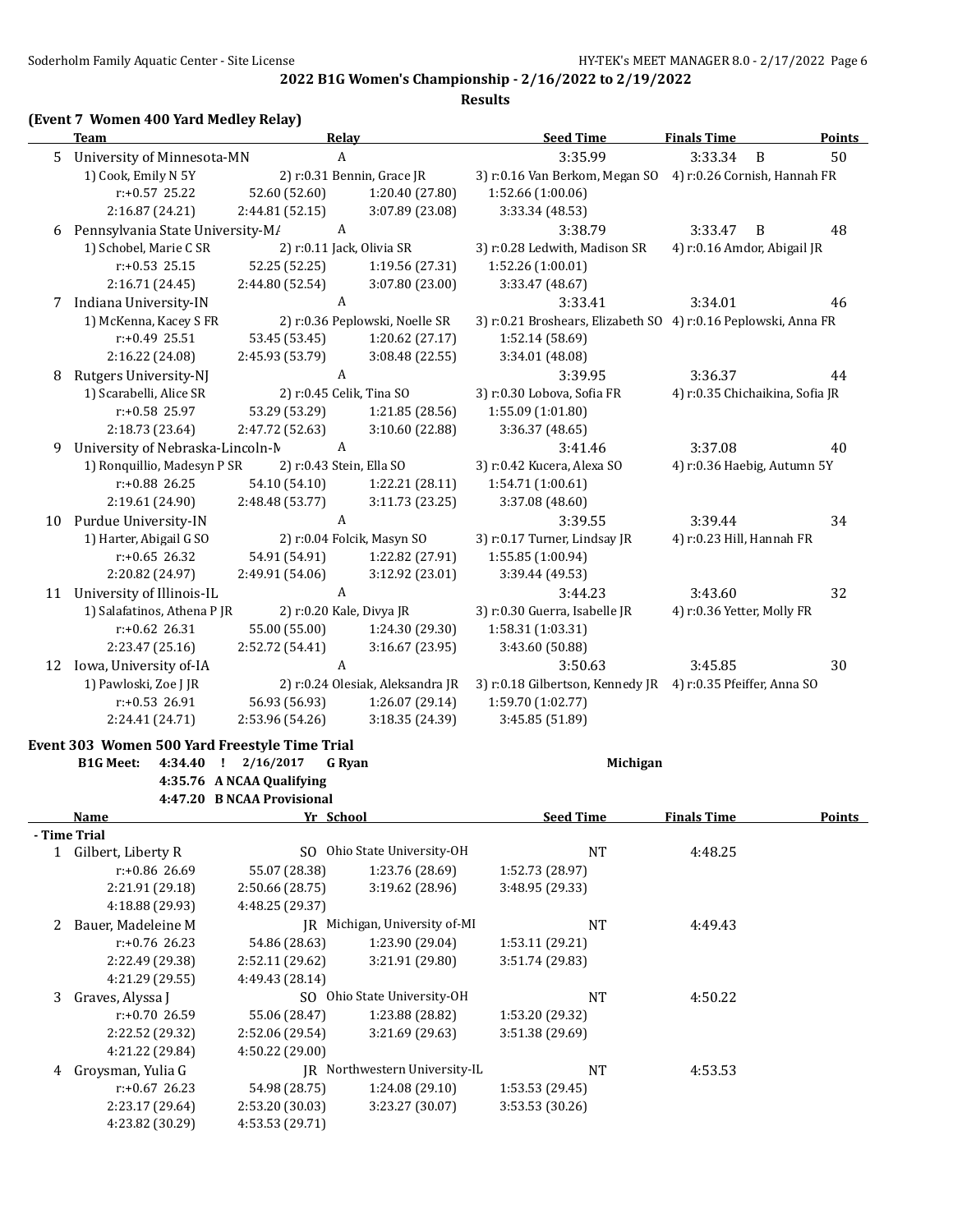**2022 B1G Women's Championship - 2/16/2022 to 2/19/2022 Results**

|   |                                        |                                                                    | - Time Trial  (Event 303 Women 500 Yard Freestyle Time Trial) |                  |                     |               |
|---|----------------------------------------|--------------------------------------------------------------------|---------------------------------------------------------------|------------------|---------------------|---------------|
|   | <b>Name</b>                            | Yr School                                                          |                                                               | <b>Seed Time</b> | <b>Finals Time</b>  | <b>Points</b> |
| 5 | Tuinman, Sophia J                      |                                                                    | SO Michigan, University of-MI                                 | <b>NT</b>        | 4:53.78             |               |
|   | $r: +0.78$ 27.14                       | 56.04 (28.90)                                                      | 1:25.23 (29.19)                                               | 1:54.47 (29.24)  |                     |               |
|   | 2:23.82 (29.35)                        | 2:53.60 (29.78)                                                    | 3:23.60 (30.00)                                               | 3:53.84 (30.24)  |                     |               |
|   | 4:24.37 (30.53)                        | 4:53.78 (29.41)                                                    |                                                               |                  |                     |               |
| 6 | Brooker, Anna C                        |                                                                    | JR Iowa, University of-IA                                     | NT               | 5:04.20             |               |
|   | $r: +0.74$ 26.67                       | 55.92 (29.25)                                                      | 1:25.66 (29.74)                                               | 1:56.18 (30.52)  |                     |               |
|   | 2:27.03 (30.85)                        | 2:57.90 (30.87)                                                    | 3:29.24 (31.34)                                               | 4:00.91 (31.67)  |                     |               |
|   | 4:32.75 (31.84)                        | 5:04.20 (31.45)                                                    |                                                               |                  |                     |               |
|   | Event 304 Women 200 Yard IM Time Trial |                                                                    |                                                               |                  |                     |               |
|   | <b>B1G Meet:</b>                       | 1:51.66 ! 2/20/2020                                                | <b>Elizabeth D Nelson</b>                                     |                  | <b>WISCONSIN-WI</b> |               |
|   |                                        | 1:53.66 A NCAA Qualifying                                          |                                                               |                  |                     |               |
|   |                                        | 1:59.94 B NCAA Provisional                                         |                                                               |                  |                     |               |
|   | Name                                   | Yr School                                                          |                                                               | <b>Seed Time</b> | <b>Finals Time</b>  | Points        |
|   | - Time Trial                           |                                                                    |                                                               |                  |                     |               |
|   | 1 Fenska, Allison P                    |                                                                    | FR Ohio State University-OH                                   | NT               | 2:04.23             |               |
|   | r:+0.78 26.27                          | 57.73 (31.46)                                                      | 1:35.50 (37.77)                                               | 2:04.23 (28.73)  |                     |               |
| 2 | Clark, Georgia K                       |                                                                    | JR Iowa, University of-IA                                     | NT               | 2:11.84             |               |
|   | $r: +0.72$ 27.56                       | 59.38 (31.82)                                                      | 1:40.42 (41.04)                                               | 2:11.84 (31.42)  |                     |               |
|   |                                        | Event 305 Women 50 Yard Freestyle Time Trial                       |                                                               |                  |                     |               |
|   | <b>B1G Meet:</b>                       | 21.28 ! 2/15/2018                                                  | Zhesi Li                                                      |                  | <b>Ohio State</b>   |               |
|   |                                        | 21.66 A NCAA Qualifying                                            |                                                               |                  |                     |               |
|   |                                        | 22.76 B NCAA Provisional                                           |                                                               |                  |                     |               |
|   | Name                                   | Yr School                                                          |                                                               | <b>Seed Time</b> | <b>Finals Time</b>  | Points        |
|   | - Time Trial                           |                                                                    |                                                               |                  |                     |               |
|   | 1 Bloomer, Olivia B                    |                                                                    | SR University of Minnesota-MN                                 | <b>NT</b>        | 22.44               | B             |
|   | $r: +0.70$ 10.82                       | 22.44 (11.62)                                                      |                                                               |                  |                     |               |
| 2 | Ketslakh, Abigail                      |                                                                    | FR Michigan, University of-MI                                 | NT               | 22.96               |               |
|   | $r: +0.62$ 11.03                       | 22.96 (11.93)                                                      |                                                               |                  |                     |               |
| 3 | Haimes, Emily R                        |                                                                    | SO University of Nebraska-Lincoln-MW                          | NT               | 23.58               |               |
|   | r:+0.68 11.52                          | 23.58 (12.06)                                                      |                                                               |                  |                     |               |
| 4 | Cairns, Caitlin A                      |                                                                    | SO University of Nebraska-Lincoln-MW                          | NT               | 23.86               |               |
|   | r:+0.69 11.47                          | 23.86 (12.39)                                                      |                                                               |                  |                     |               |
| 5 | Wooden, Ariel E                        |                                                                    | JR Iowa, University of-IA                                     | NT               | 23.99               |               |
|   | $r: +0.67$ 11.74                       | 23.99 (12.25)                                                      |                                                               |                  |                     |               |
| 6 | Lange, Payton K                        |                                                                    | JR Iowa, University of-IA                                     | NT               | 24.06               |               |
|   | $r: +0.77$ 11.74                       | 24.06 (12.32)                                                      |                                                               |                  |                     |               |
|   | Black, Madison T                       |                                                                    | SO Iowa, University of IA                                     | <b>NT</b>        | 24.13               |               |
|   | $r: +0.68$ 11.68                       | 24.13 (12.45)                                                      |                                                               |                  |                     |               |
|   | --- Funderburke, Nyah A                |                                                                    | FR Ohio State University-OH                                   | NT               | <b>DFS</b>          |               |
|   |                                        |                                                                    |                                                               |                  |                     |               |
|   | <b>B1G Meet:</b>                       | Event 308 Women 100 Yard Butterfly Time Trial<br>49.42 ! 2/21/2020 | Margaret J MacNeil                                            |                  | <b>MICH-MI</b>      |               |
|   |                                        |                                                                    |                                                               |                  |                     |               |
|   |                                        | 50.92 A NCAA Qualifying<br>53.76 B NCAA Provisional                |                                                               |                  |                     |               |
|   | <b>Name</b>                            | Yr School                                                          |                                                               | <b>Seed Time</b> | <b>Finals Time</b>  | <b>Points</b> |
|   | - Time Trial                           |                                                                    |                                                               |                  |                     |               |
|   | 1 Padron, Beatriz                      |                                                                    | FR University of Nebraska-Lincoln-MW                          | <b>NT</b>        | 55.28               |               |
|   | r:+0.68 11.59                          | 25.66 (14.07)                                                      | 40.37 (14.71)                                                 | 55.28 (14.91)    |                     |               |